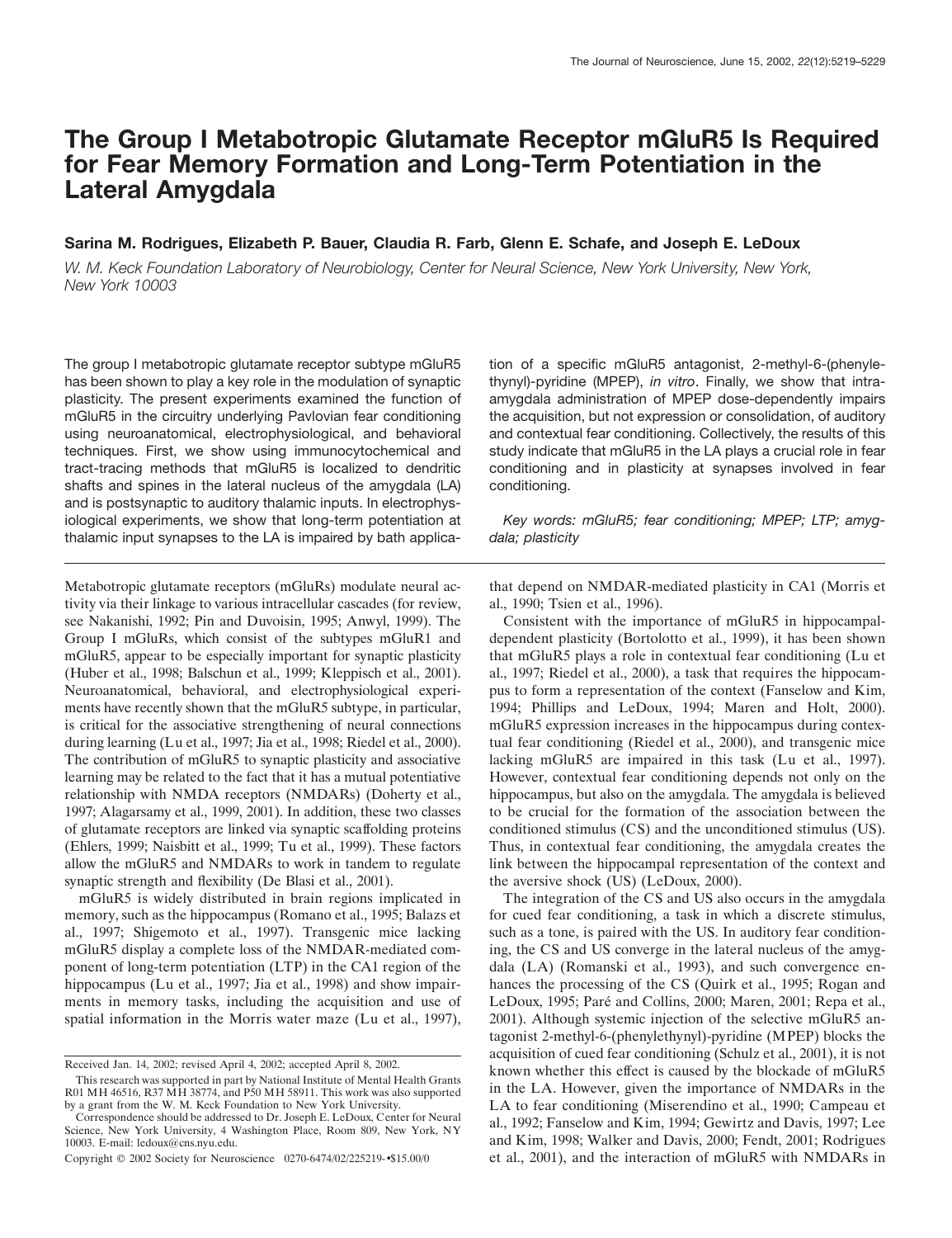hippocampal plasticity, it seems likely that mGluR5 also plays a role in NMDAR-mediated fear conditioning in the LA.

In the present study, we therefore attempted to define the role of mGluR5 in fear conditioning circuits in the amygdala. First, we examined the distribution of mGluR5 in the LA at the level of both light and electron microscopy. Next, we administered MPEP to amygdala slices to evaluate the effects of mGluR5 antagonism on LTP in the LA *in vitro*. Finally, we infused MPEP into the LA in behavioral experiments to assess the role of mGluR5 in the acquisition, expression, and consolidation of conditioned fear. Collectively, the results of these studies provide a comprehensive view of the role of mGluR5 in the amygdala during fear conditioning.

## **MATERIALS AND METHODS**

#### *Subjects*

Subjects were adult male Sprague Dawley rats (Hilltop Labs, Scottdale, PA). They were housed individually in plastic Nalgene cages and placed on a 12 hr light/dark cycle. Food and water were provided *ad libitum* throughout the experiment. All procedures were in accordance with the National Institutes of Health *Guide for the Care and Use of Experimental Animals* and were approved by the New York University Animal Care and Use Committee.

#### *Anatomical studies*

*Anterograde transport studies*. Rats were anesthetized with a mixture of ketamine (Ketaset; 120 mg/kg, i.p.), xylazine (Xyla-jet; 6.0 mg/kg, i.p.), and medetomidine hydrochloride (Domitor; 0.5 mg/kg, i.p.) and placed in a stereotaxic apparatus. Lysine-fixable biotinylated dextran-amine (BDA) conjugated to tetramethylrhodamine (Micro-ruby; Molecular Probes) was iontophoretically delivered, as described previously (Farb and LeDoux, 1997), to the medial geniculate body and posterior intralaminar nucleus (MGm/PIN) through glass micropipettes. The wound was closed, and a reversal agent, atipamezole (Antisedan; 1 mg/kg, i.p.), and an analgesic, butorphanol tartrate (Torbugesic, 2 mg/kg, i.p.), were administered. The animals were allowed to recover before being returned to the animal facility. The animals survived 14 d and were perfused with fixative.

*Tissue fixation*. Three fixation protocols were used as described previously (Farb et al., 1995). Because labeling was consistent across fixation conditions, the tissue analyzed for this study was fixed with acrolein to achieve optimal mGluR5 labeling while preserving ultrastructural morphology. Naïve and BDA-injected animals were anesthetized with pentobarbital (120 mg/kg) and transcardially perfused with heparinized 0.9% saline, 50 ml of 3% acrolein mixed into 4% paraformaldehyde (PFA) dissolved in 0.1 M phosphate buffer, and 450 ml of 4% PFA. The brains were removed from the skull, blocked, and postfixed in 4% PFA for 30 min. Blocks containing the amygdala and thalamus (if BDA injected) were cut on a vibratome and sectioned at  $40 \mu m$ . Tissue sections were treated with 1% sodium borohydride in phosphate buffer for 30 min and rinsed with 0.1 M PBS, pH. 7.4.

*BDA processing*. Tissue sections designated for light microscopy and containing the MGm/PIN and amygdala were placed in an avidin–biotin horseradish peroxidase complex (ABC Elite Kit; Vector) solution containing 0.2% Triton X-100. Amygdala sections designated for electron microscopy were freeze-thawed (Farb and LeDoux, 1997) and placed in ABC solution without Triton X-100. All tissue sections were incubated overnight at room temperature, rinsed, reacted with 3,3 diaminobenzidine tetrachloride (DAB; Sigma-Aldrich) and 0.003%  $H<sub>2</sub>O<sub>2</sub>$ , and rinsed with PBS. The tissue was then processed for mGluR5 immunoreactivity as described below.

*Immunocytochemical labeling*. Tissue sections containing the amygdala from naïve and BDA-injected animals were preincubated in PBS containing bovine serum albumin (BSA) for 30 min, followed by overnight incubation at room temperature with rabbit polyclonal antisera directed against mGluR5 (1:250; Chemicon). The following day, the tissue was rinsed in PBS and incubated in goat anti-rabbit biotinylated IgG (Vector), ABC solution, and DAB and hydrogen peroxide. Primary and secondary antisera incubations included 1% BSA. All incubations were performed at room temperature with continuous agitation in PBS. Control experiments omitted either the primary antibody or substituted a mismatched secondary, e.g., anti-mouse IgG for the anti-rabbit IgG, and the tissue was reacted as described above. Controls for transport studies included analyzing naïve animals for mGluR5 immunoreactivity and examining the amygdala contralateral to the injection site for mGluR5 immunoreactivity.

*Electron microscopic processing*. Tissue sections designated for electron microscopy were processed as described previously (Farb and LeDoux, 1997). To facilitate analysis and detection of mGluR5 immunoreactivity, tissue was not counterstained with lead citrate.

Three vibratome sections from each brain were used for analysis. Neuronal and glial elements were classified according to the definitions of Peters et al. (1991) and as described previously (Farb and LeDoux, 1997). To determine the proportion of thalamic afferents that synapse onto mGluR5 targets, BDA-labeled terminals were photographed at a magnification of  $10-25,000\times$ , and the target and its microenvironment were assessed. Only those micrographs containing labeled afferents and receptor labeling with a  $27 \mu m^2$  area were evaluated to avoid false negatives attributable to inadequate penetration of antisera.

#### *Slice electrophysiology*

Electrophysiological experiments in amygdala slices were conducted as described previously (Weisskopf et al., 1999; Bauer et al., 2002). Briefly, male Sprague Dawley rats (3–5 weeks old) were deeply anesthetized with halothane, and the brain was removed rapidly and transferred to ice-cold artificial CSF (ACSF) containing (in mm): 115 NaCl, 3.3 KCl, 1 MgSO<sub>4</sub>, 2 CaCl<sub>2</sub>, 25.5 NaHCO<sub>3</sub>, 1.2 NaH<sub>2</sub>PO<sub>4</sub>, 5 lactic acid, and 25 glucose, and equilibrated with 95%  $O_2$ , 5%  $CO_2$ . Coronal slices (400  $\mu$ m thick) containing the amygdala were cut and recovered in a holding chamber at 32–34°C for 30 min and were then allowed to return to room temperature for at least another 30 min before recording. An upright microscope equipped with infrared differential interference contrast optics (Olympus) was used to perform whole-cell patch recordings under visual guidance. Electrodes were filled with (in mM): 130 K-Gluconate, 0.6 EGTA, 2  $MgCl<sub>2</sub>$ , 5 KCl, 10 HEPES, 2 Mg-ATP, and 0.3 Na<sub>3</sub>-GTP. The electrodes typically had resistances of  $4-\overline{8}$  M $\Omega$ . All cells were allowed to remain at their resting potentials.

Stimuli (150  $\mu$ sec duration) were delivered through bipolar stainless steel electrodes placed in the ventral striatum, just medial to the LA. This stimulating protocol activates fibers that originate, at least in part, in the auditory thalamus (Weisskopf et al., 1999). Confounds introduced by polysynaptic responses were controlled for by keeping the stimulation intensity at a minimum to produce a reliable EPSP without also recruiting polysynaptic responses or spiking, by computing percentage increase of the initial slope of the EPSP and by excluding any data that demonstrated a change in EPSP latency after LTP induction. Baseline responses were monitored at 0.1 Hz. After stabilization of baseline responses, LTP was induced by a tetanus protocol that consisted of a 30 Hz tetanus (100 stimuli, given twice with a 20 sec interval). For each cell, the stimulation intensity for LTP induction was the same as that used to elicit baseline EPSPs. Only cells with membrane potentials greater than  $-60$ mV and action potentials that exceeded 0 mV were included in this study.

Picrotoxin (75  $\mu$ M) was included in the bath in all experiments to block fast GABAergic transmission but was not observed to produce epileptiform bursting in the amygdala. MPEP was made up in 100% DMSO stock solution and diluted 1000 times into the superfusing ACSF, yielding a final concentration of 40  $\mu$ M MPEP. MPEP was washed out 10–15 min after LTP induction. In all experiments, the slope of the EPSP was measured, and LTP for each time point was expressed as a percentage of the preinduction baseline.

For the analysis of LTP, the values for the initial slope of the EPSP recorded during the last 15 min of the recording session (minutes 35–50) were averaged into a single score for each cell. The amount of potentiation was analyzed by comparing these values with the preinduction values and testing with a paired Student's *t* test. Comparison of the amount of potentiation between groups (vehicle vs drug) was tested with a two-tailed, independent Student's *t* test. To analyze the effects of MPEP on transmission at thalamic input synapses, we compared the initial slope of the EPSP at minutes 20–30 (last 10 min) and compared it with the last 10 min of baseline using a paired (correlated samples) Student's *t* test.

#### *Behavioral procedures*

Behavioral procedures were conducted as described previously (Rodrigues et al., 2001). Rats were anesthetized with a mixture of ketamine (100 mg/kg, i.p.), xylazine (6.0 mg/kg, i.p.), and medetomidine (0.5 mg/kg, i.p.) and implanted bilaterally with 7 mm, 22 gauge stainless steel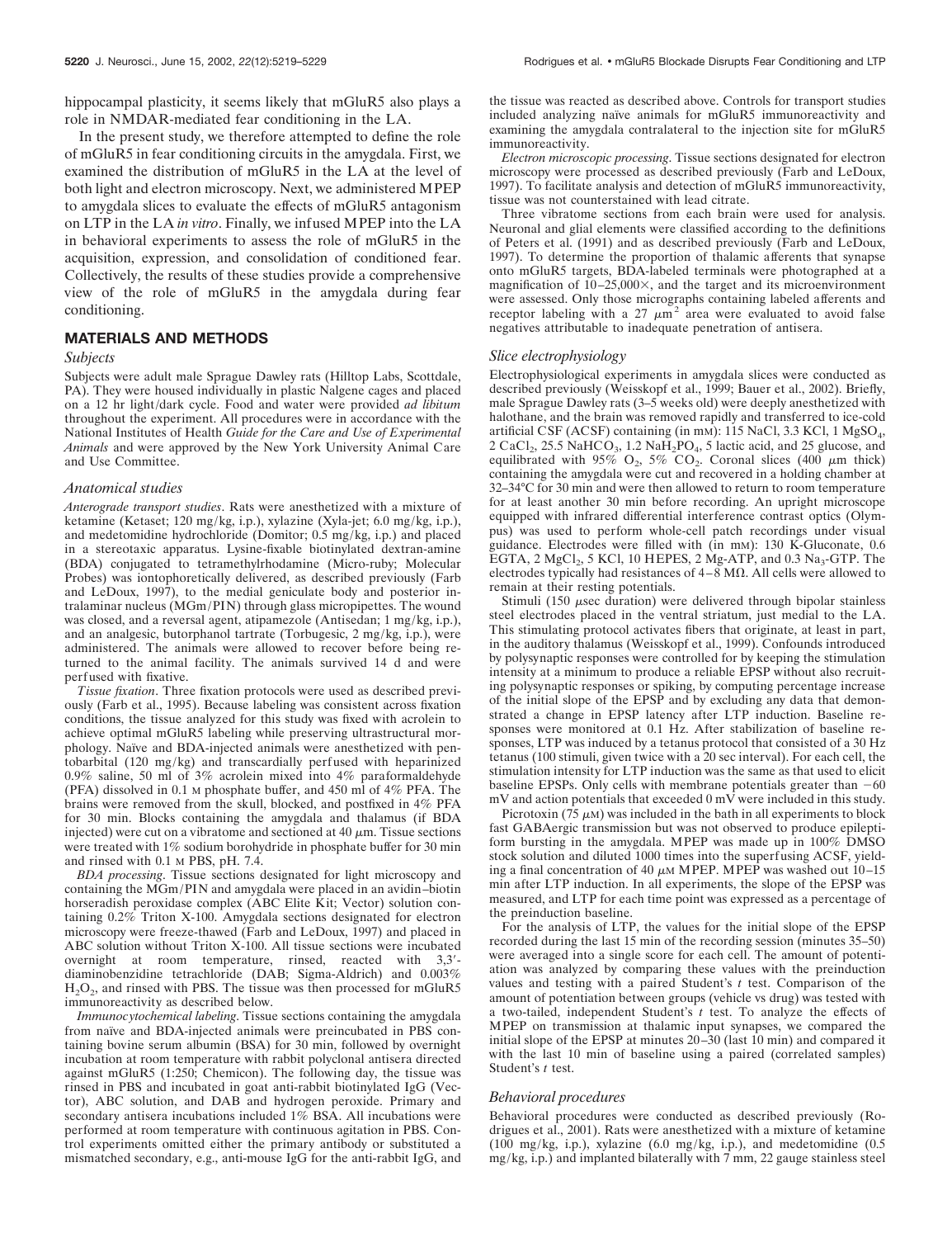guide cannulas aimed at the LA (Plastics One). The guide cannulas were fixed to screws in the skull with dental cement and a dummy cannula, which extended 0.5 mm from the guide, was inserted into each guide to prevent clogging. After surgery, rats were administered butorphanol tartrate  $(2.0 \text{ mg/kg}, i.p.)$  and atipamezole  $(1.0 \text{ mg/kg}, i.p.)$  for analgesia and reversal of the anesthetic. Rats were given at least 5 d to recover before experimental procedures.

Rats were divided into different groups to test the effects of intra-LA infusion of MPEP on the acquisition, expression, and consolidation of fear conditioning. For each infusion, a total volume of  $0.5 \mu$  of an MPEP solution or an equivalent amount of saline vehicle (0.9%) was infused into each amygdala at a rate of 0.25  $\mu$ l/min using 28 gauge infusion cannulas that extended 1.0 mm from the base of the guide. After the infusion, the cannulas were left in place for an additional 1 min to allow the solution to diffuse away from the cannula tip. The dummy cannulas were then replaced, and the rat was returned to its home cage. Infusions occurred 20–30 min before conditioning and testing for the acquisition and expression experiments, and 20–30 min before conditioning and immediately after conditioning for the post-training infusion experiment.

On the day before conditioning, rats were habituated to the training and testing chambers and to dummy cannula removal for a minimum of 10–15 min. The next day, rats were trained with the presentation of five pairings of a 20 sec tone CS (5 kHz, 75 dB) that coterminated with a foot shock US (0.5 sec, 0.5 mA). The intertrial interval (ITI) varied randomly between 90 and 120 sec.

Fear responses conditioned to the tone CS and the conditioning apparatus (context) were tested separately. Responses conditioned to the tone CS were measured in a novel test chamber [for details, see Rodrigues et al. (2001)]. A test of short-term memory (STM) and long-term memory (LTM) was performed 1 and 24 hr after fear conditioning, respectively. For both tests, rats were exposed to three test tones (20 sec, 5 kHz, 75 dB; ITI = 100 sec) after a brief acclimation period to the test chamber. For the context test, rats were placed in the conditioning chamber and allowed to explore for 5 min, after which the duration of freezing was measured every other 30 sec for an additional 5 min. Testing for tone and contextual memory was approximately the same total length (10 min).

To verify injector tip location, rats were anesthetized with an overdose of chloral hydrate (600 mg/kg, i.p.) and perfused transcardially with 10% buffered formalin. The brains were postfixed in 30% sucrose in 10% buffered formalin and subsequently blocked, sectioned on a cryostat or microtome at 50  $\mu$ m, and stained for Nissl with thionin. Sections were coverslipped with Permount and examined under light microscopy for injector tip penetration into the amygdala.

#### **RESULTS**

#### **mGluR5 is localized to dendritic shafts and spines in the LA and is postsynaptic to auditory thalamic afferents.**

Previous studies have shown that mGluR5 is widely distributed in brain regions implicated in certain forms of memory, including the hippocampus and cortex (Romano et al., 1995; Shigemoto et al., 1997). In the hippocampus, it is mostly localized in postsynaptic densities and dendritic spines but is also expressed in presynaptic terminals and on astrocytes (Romano et al., 1995; Balazs et al., 1997). However, no study to date has examined the ultrastructural localization of mGluR5 in the amygdala. To this end, we first used light microscopy to verify the presence and distribution of mGluR5 in the LA. We then used electron microscopy to determine the ultrastructural localization of mGluR5 and its relationship to auditory thalamic afferents.

#### *Light microscopy*

Figure 1*A* shows the distribution of mGluR5 within the LA. The amount of mGluR5 immunoreactivity in the dorsal division of the lateral nucleus is similar to staining in the ventrolateral division but less robust than the ventromedial division. Immunolabeling in the LA was not as robust as in adjacent regions, e.g., the amgydala–striatal transition region, or the central nucleus of the amygdala. However, higher-power Nomarski optics  $(40\times)$ 

(Fig. 1*A*, *inset*) reveal the presence of many labeled cells, their proximal dendrites, and punctate processes scattered throughout the amygdala. Frequently, the labeled cell bodies contained puncta dispersed throughout the cytoplasm. In contrast to the LA, where only the proximal dendrites of labeled cells were seen, the distal dendrites of cells in the basal nucleus of the amygdala and endorpiriform cortex were observed.

#### *Electron microscopy*

Consistent with the findings of previous studies (Farb and Le-Doux, 1997), BDA reaction product was confined to axon terminals; DAB reaction product in dendritic or somatic elements was not seen. BDA labeling was dense and homogeneously distributed throughout the terminal, and most of the identifiable afferents formed asymmetric synapses onto small distal dendritic processes.

The intracellular distribution of mGluR5 immunoreactivity within the LA was comparable to other brain regions (Romano et al., 1995; Negyessy et al., 1997; Hubert et al., 2001). As in the hippocampus and cortex, mGluR5 in the LA is primarily localized to postsynaptic regions near the synapse. mGluR5 labeling was seen along the intracellular surface of somata, dendrites, dendritic spines, and glia. When dendritic labeling was extensive, the peroxidase product rimmed the microtubules and was seen throughout the dendrite. However, frequently only a patch of immunoreactivity that corresponded to the synaptic or spinous portion of a dendrite was seen (Fig. 1*B*,*C*). The immunoperoxidase was often observed to reside on the extrasynaptic portions of the postsynaptic density (PSD) (Fig. 1*D*). Axon terminals were rarely labeled, and when labeled, immunoperoxidase appeared in small, discrete patches. One hundred twenty-one BDA-labeled terminals were counted, and these terminals formed 126 asymmetric synapses. Most (124 of 126; 98%) of these synapses occurred on small dendrites or dendritic spines. Fifty-six percent (71 of 126) of these synapses occurred on dendritic processes that were immunoreactive for mGluR5.

## *In vitro* **application of MPEP to amygdala slices impairs NMDAR-dependent long-term potentiation in the LA**

In the next series of experiments, we used an *in vitro* slice preparation to induce LTP in the LA to examine the impact of mGluR5 blockade on synaptic plasticity in the LA. In these experiments, we measured LTP at "thalamic" input synapses to the LA by placing stimulating electrodes in the ventral striatum, which contains, in part, fibers that originate in the auditory thalamus and terminate in LA (LeDoux et al., 1990) (Fig. 2*A*). Given the role of NMDARs in fear conditioning (Miserendino et al., 1990; Campeau et al., 1992; Fanselow and Kim, 1994; Gewirtz and Davis, 1997; Lee and Kim, 1998; Walker and Davis, 2000; Fendt, 2001; Rodrigues et al., 2001) and the contribution of mGluR5 to NMDAR-mediated plasticity (Anwyl, 1999), we chose to use a 30 Hz tetanus, an LTP induction protocol that has recently been shown to be NMDAR dependent (Blair et al., 2001; Bauer et al., 2002).

Neurons in the LA can be classified into two main types. Most are spiny with a pyramidal morphology, have relatively broad action potentials, and show marked spike-frequency adaptation (Rainnie et al., 1991; McDonald 1992; Paré et al., 1995). A smaller fraction of cells are aspiny and have relatively higher resting membrane potentials, faster action potentials, and no spike frequency adaptation (Paré et al., 1995; Mahanty and Sah, 1998). All of the data in this study were obtained from putative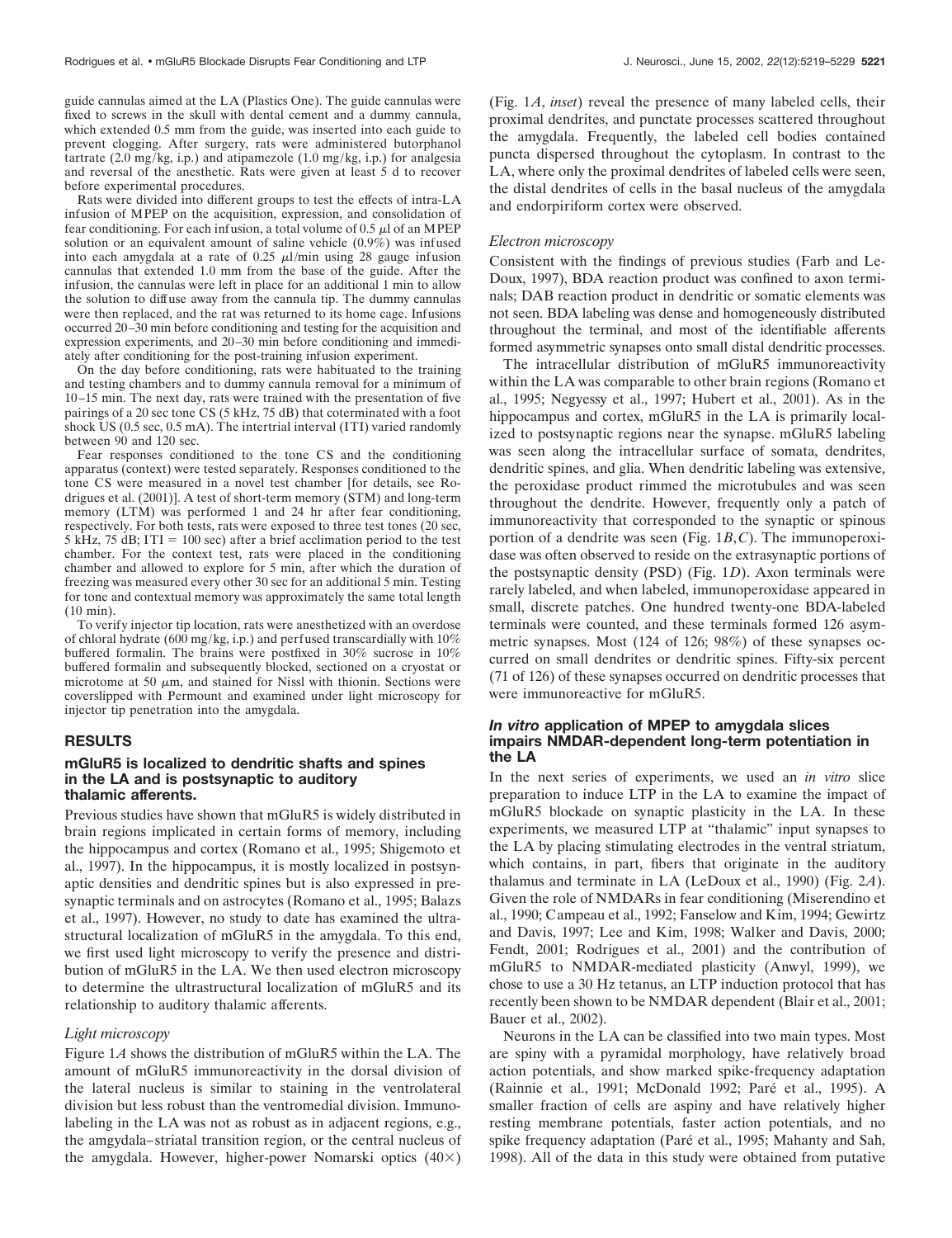

*Figure 1.* Light and electron micrographs illustrate mGluR5 immunolabel in the amygdala. *A*, Low-power (4×) photomicrograph shows the distribution of mGluR5 immunoreactivity in the amygdala and adjacent regions. The labeling in the dorsal division of the lateral nucleus (*LAd*) is comparable to staining in the ventrolateral division (*LAvl*) but is less robust than the ventromedial division (*LAvm*) of the lateral nucleus or in the amygdala–striatal transition area (*ASt*). The basal nucleus of the amygdala (*B*) and the endorpiriform cortex (*En*) are also shown. The *trapezoid* corresponds to the region sampled for electron microscopic analysis, and the *asterisk* corresponds to the region shown at higher magnification in the *inset*. *Inset*, Higher-power Nomarski optics (40×) reveal labeled cell bodies (*arrow*) and cytoplasmic puncta (*small arrows*). Proximal dendritic processes (*arrowhead*) and puncta (*open arrowhead*) are also seen within the neuropil. The *asterisk* corresponds to the region shown in the low-magnification panel. *B*, Electron micrograph shows immunolabel restricted to the spinous portion (*Labeled spine*) of a large dendrite. *Arrowheads* indicate the unlabeled synapses made by unlabeled terminals (*ut*). *C*, Unlabeled terminals ( $ut_1$  and  $ut_2$ ) appear to contact the spinous portion of the dendrite, which is immunolabeled (\*). mGluR5 immunolabel (*open arrowheads*) is also seen in discreet patches within a dendrite. An immunolabeled glial process (*G*; *arrowhead* indicates immunolabel), a labeled spine (*LSp*), and an unlabeled terminal are also shown. *D*, A labeled spine (*LSp*) receives a synapse from a BDA-labeled terminal. *Asterisk* indicates the presence of immunolabel. An unlabeled terminal (*ut*), an unlabeled spine (*usp*), and an unlabeled synapse (*arrowheads*) are shown for comparison. Scale bars: *A*, 150 m; *inset*, 25 m; *B–D*, 500 nm.

excitatory cells in the LA, on the basis of these electrophysiological properties. The average  $(\pm SD)$  resting membrane potential, input resistance, and membrane time constant for the 30 recorded cells were  $-67.1 \pm 3.0$  mV,  $160 \pm 34.5$  M $\Omega$ , and  $18.3 \pm 5.3$  msec, respectively.

The results of the *in vitro* experiments can be seen in Figure 2. Bath application of 40  $\mu$ M MPEP blocked the induction of LTP induced by the tetanus (Fig. 2*B*). The control group showed  $143 \pm 10.2\%$  potentiation of baseline, which was significantly different from baseline  $(t_{(8)} = 4.32; p < 0.05; n = 9)$ . The MPEP group showed  $100 \pm 6.2\%$  potentiation, which was not significantly different from baseline ( $p > 0.05$ ;  $n = 8$ ) but was significantly different from vehicle controls  $(t_{(15)} = 3.75; p < 0.05)$ .

To determine whether MPEP affects baseline synaptic transmission in the LA, we next examined the effects of 40  $\mu$ M MPEP on the initial slope and maximum amplitude of EPSPs induced by thalamic stimulation (Fig. 2*C*). MPEP was added to the superfusing ACSF after a baseline period of at least 10 min. An analysis of the size of the initial slope of the EPSPs 15–20 min after MPEP application showed no significant effects of the drug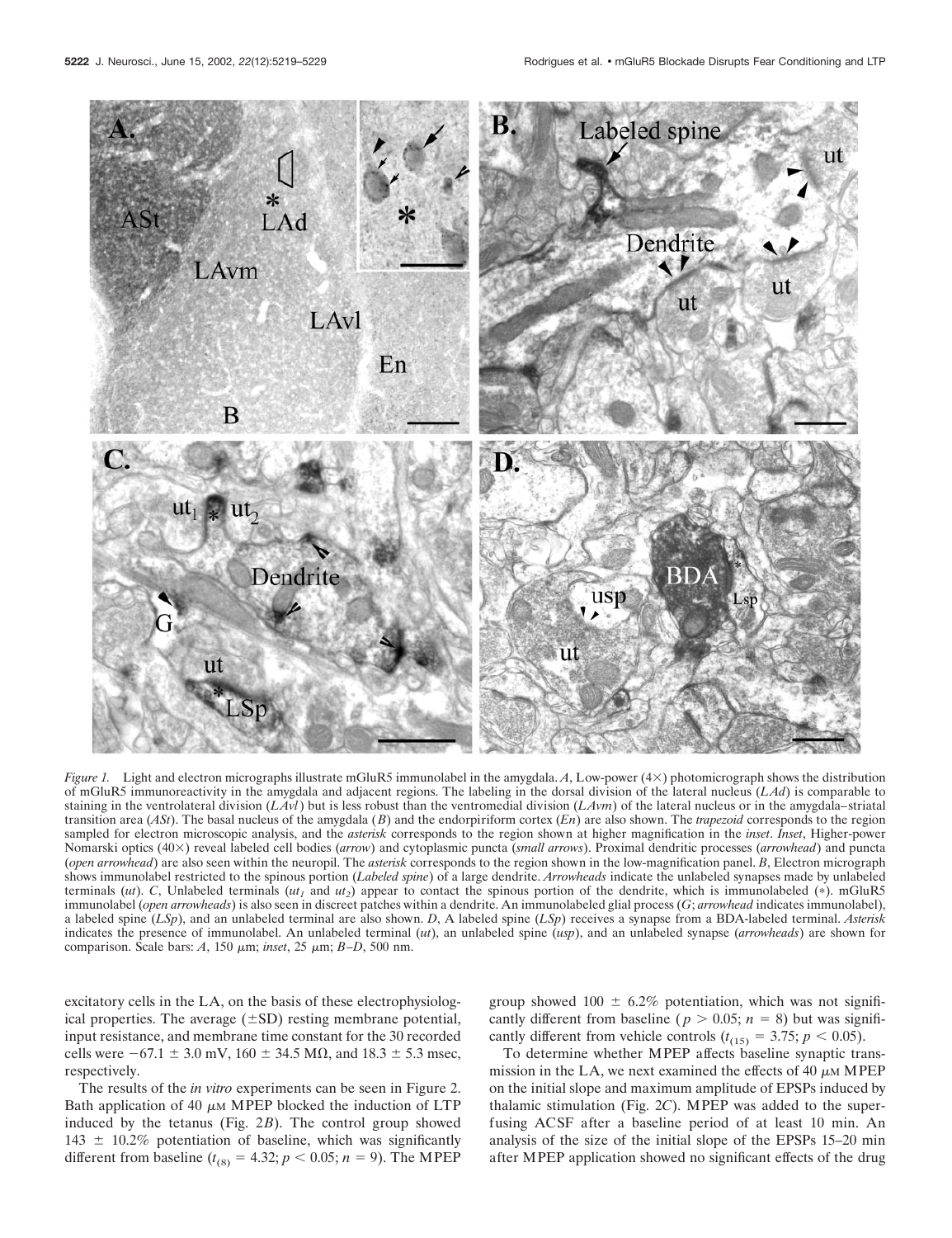

*Figure 2.* Impaired amygdala LTP by MPEP. *A*, Schematic of the amygdala slice preparation, showing placement of stimulating and recording electrodes. Afferent fibers from the auditory thalamus enter the LA medially, coursing through the ventral part of the striatum just above the central nucleus. Recordings were made just below the site of termination of auditory thalamic fibers terminating in the dorsal portion of the LA. *IC*, Internal capsule; *OT*, optic tract; *EC*, external capsule. *B*, Mean ( $\pm$ SE) percentage EPSP slope (relative to baseline) in cells treated with vehicle (n = 9;  $\blacksquare$ ) or 40  $\mu$ M MPEP (n = 8;  $\blacktriangle$ ). *Traces* from an individual experiment before and 50 min after tetanic stimulation are shown in the *inset*. *C*, Mean (±SE) percentage EPSP slope (% of baseline) in cells (n = 6) before and after treatment with MPEP (40  $\mu$ M; *solid bar*). *Traces* from an individual experiment before and 25 min after application of MPEP are shown in the *inset*. *D*, Percentage maximum depolarization of the NMDAR component of the EPSP across a range of stimulation intensities (20–140  $\mu$ A) after bath application of 10  $\mu$ M CNQX alone (n = 3;  $\blacksquare$ ), CNQX and 40  $\mu$ M MPEP ( $\blacktriangle$ ), or CNQX, MPEP, and 50  $\mu$ M APV (O). *Representative traces* evoked by 120  $\mu$ A stimulation are shown superimposed below (*1* = CNQX, *2* = CNQX and MPEP, *3* CNQX, MPEP, and APV). *E*, Percentage maximum depolarization of the NMDAR component of the EPSP across a range of stimulation intensities (20–140  $\mu$ A) after bath application of 10  $\mu$ M CNQX alone (n = 4;  $\blacksquare$ ), CNQX and 200  $\mu$ M MPEP ( $\blacktriangle$ ), or CNQX, MPEP, and 50  $\mu$ M APV (O). *Representative traces* evoked by 120  $\mu$ A stimulation are shown below the figure.

(98.1  $\pm$  10.2%; *p* > 0.05; *n* = 6). Thus, blockade of mGluR5 impairs NMDAR-dependent LTP at thalamic input synapses in the LA, without affecting routine synaptic transmission*.*

#### **MPEP does not act as a direct antagonist of the NMDA receptor at the concentrations that impair NMDAR-dependent LTP in the LA**

Recent studies have shown that MPEP at concentrations as low as  $10 \mu$ M can directly decrease NMDAR currents in cultured cortical neurons (O'Leary et al., 2000). Because we used 40  $\mu$ M MPEP in our *in vitro* LTP experiments, it is thus not possible to conclude unambiguously that the LTP impairment that we observed (Fig. 2*B*) is caused exclusively by blockade of mGluR5 receptors. However, the concentration used in cultured neurons may or may not be relevant to our preparation. Furthermore, other studies

have found that concentrations of MPEP up to 100  $\mu$ M have no significant effect on NMDAR currents (Gasparini et al., 1999). The key question, however, is whether 40  $\mu$ M MPEP has an effect on NMDAR currents in our specific preparation. To test this, we examined the effects of MPEP on the NMDAR component of synaptic potentials in LA neurons. Previous studies have shown that in the presence of the AMPA receptor blocker CNQX, there is still a residual excitatory response elicited in LA neurons by synaptic stimulation that is sensitive to the NMDAR antagonist, DL-2-amino-5-phosphonovaleric acid (APV) (Weisskopf and Le-Doux, 1999). Thus, we measured the amplitude of this residual synaptic response in the presence of CNQX (10  $\mu$ M) across a range of stimulation intensities  $(20-140 \mu A)$  before and after bath application of either 40 or 200  $\mu$ M MPEP, or MPEP and 50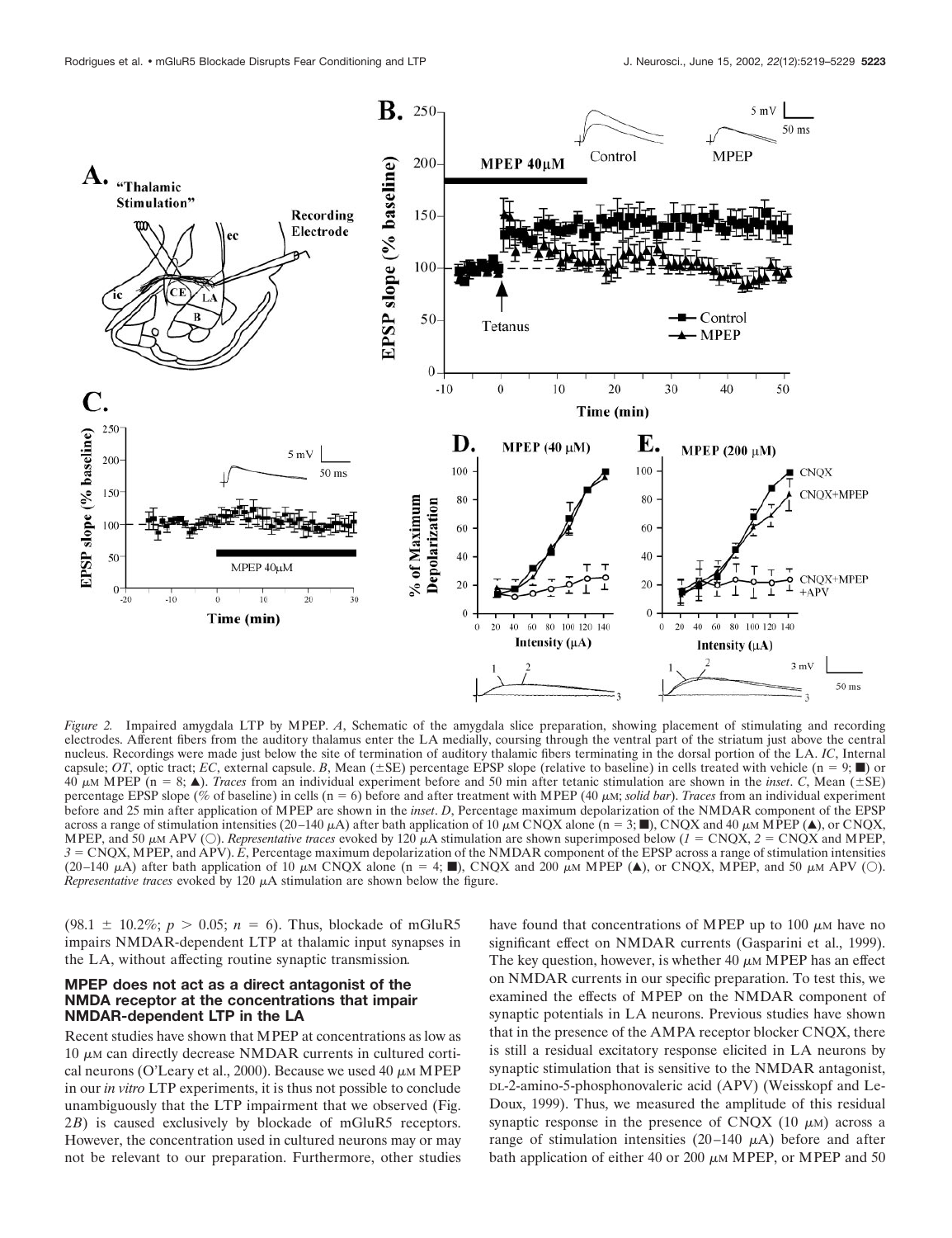$\mu$ M APV. For all experiments, CNQX was washed on first, followed by MPEP (40 or 200  $\mu$ m), and finally by APV. Ten minutes passed between each drug application and the generation of the input–output (I/O) curves. For each cell, data were expressed as the percentage of the maximum depolarization, which was typically evoked by the  $140 \mu A$  stimulation intensity in CNQX alone. For analysis we compared the slope of each I/O curve, as well as the X-intercept at half of the maximum intensity.

Application of 40  $\mu$ M MPEP had no effect on the slope of the I/O curve (Fig. 2*D*) (CNQX =  $0.76 \pm 0.03$ ; CNQX + 40  $\mu$ M MPEP =  $0.72 \pm 0.07$ ;  $p > 0.05$ ;  $n = 3$ ). The X-intercept was also not affected (CNOX = 76.05  $\pm$  1.28; CNOX + 40  $\mu$ M MPEP = 76.02  $\pm$  5.2; *p* > 0.05). Application of APV, however, did significantly affect the slope of the I/O curve (CNQX  $+$  40 mm MPEP  $+$ 50 mm APV =  $0.127 \pm 0.07$ ;  $t_{(2)} = 8.20$ ;  $p < 0.05$ ).

At the higher concentration (200  $\mu$ M), MPEP was observed to have a small yet significant effect on the slope of the I/O curve (Fig. 2*E*) (CNQX =  $0.87 \pm 0.08$ ; CNQX + 200  $\mu$ M MPEP =  $0.59 \pm 0.11$ ;  $t_{(3)} = 3.31$ ;  $p < 0.05$ ;  $n = 4$ ). There was still a significant difference, however, between the MPEP and APV curves (CNQX + 200  $\mu$ M MPEP + 50  $\mu$ M APV = 0.03  $\pm$  0.03;  $t_{(3)} = 5.49$ ;  $p < 0.05$ ). Thus, at very high concentrations, the NMDAR component of the EPSP in the LA appears to be modestly affected by MPEP. However, because there is no effect at the concentration that we used in our LTP experiments (40  $\mu$ M), it cannot be argued that the impairment that we have observed in our LTP experiments is caused by direct blockade of NMDARs.

## **Intra-LA infusion of MPEP dose-dependently impairs acquisition, but not expression, of fear conditioning**

Previous studies have shown that systemic administration of MPEP impairs Pavlovian fear conditioning, as measured with the fear-potentiated startle paradigm (Schulz et al., 2001). In the present experiments, we examined the role of mGluRs in the LA in fear conditioning to contextual and auditory stimuli. In the initial series of experiments, rats were infused with vehicle or one of two doses of MPEP (0.15 or 1.5  $\mu$ g per side) before training and tested for both STM (at 1 hr) and LTM (at 24 hr) of auditory and contextual fear conditioning. In subsequent experiments, rats were infused with the highest dose of MPEP (1.5  $\mu$ g per side) before testing to examine the effect of MPEP on fear expression. In each experiment, freezing scores across trials did not significantly differ and were therefore averaged for each rat into a single score. Scores were then expressed as a percentage of total CS presentation or observation time. All data were analyzed using ANOVA and Duncan's multiple range *post hoc t* tests.

## *Pretraining infusions*

MPEP infusions before conditioning produced a dose-dependent impairment in freezing for both tone and contextual STM at 1 hr after conditioning (Fig. 3*A*). The ANOVA for tone memory scores showed a significant effect for group ( $F_{(2,21)} = 203.6$ ;  $p <$ 0.01), and *post hoc t* tests showed that the two MPEP groups differed from the vehicle group ( $p < 0.01$ ). The STM data in the context test exhibited a similar pattern. The ANOVA revealed a significant effect for group ( $F_{(2,21)} = 35.32$ ;  $p < 0.01$ ), and *post hoc t* tests showed that the low and high doses of MPEP produced a significant decrease in freezing behavior ( $p < 0.01$ ) compared with vehicle controls. Furthermore, the high-dose group froze significantly less than the low-dose group ( $p < 0.05$ ), suggesting a dose-dependent effect of MPEP in the LA.

These differences were also evident in the LTM tests performed 24 hr after conditioning in which a dose-dependent impairment in auditory and contextual fear was found. The ANOVA for tone LTM freezing scores displayed a significant effect for group  $(F_{(2,21)} = 40.28; p < 0.01)$ , and, compared with controls, *post hoc t* tests showed that both doses of MPEP produced an impairment in freezing ( $p < 0.01$ ). Likewise, the ANOVA for contextual LTM showed a significant effect for group  $(F_{(2,21)} = 11.20; p < 0.01)$ , and *t* tests showed that both doses of MPEP caused a deficit in contextual fear conditioning  $(p < 0.05)$ . As with STM, a comparison of the LTM freezing scores for the low- and high-dose groups revealed a dosedependent effect of MPEP ( $p < 0.05$ ). (Fig. 3*A*, *bottom*).

# *Pretesting infusions*

In contrast to pretraining infusions, intra-amygdala infusions of MPEP before testing did not produce a significant effect in freezing for either tone or contextual conditioning (Fig. 3*B*) at either 1 or 24 hr after training. Animals that received the highest dose of MPEP expressed similar levels of freezing to controls in the tone and context tests. The ANOVAs for tone and context STM and LTM showed no significant effects of this drug on performance ( $p > 0.05$ ) (Fig. 3*B*). Thus, MPEP appears to affect acquisition, but not expression, of contextual and auditory fear conditioning.

## **Immediate post-training intra-LA infusion of MPEP has no effect on the consolidation of fear conditioning**

In the studies described above, pretraining infusions of MPEP led to a deficit of STM and LTM of both tone and contextual fear conditioning. This impairment could be attributable to a failure to learn during acquisition or a failure to consolidate learning in the time after training (McGaugh, 2000). To distinguish between these alternatives, we performed immediate post-training infusions of MPEP after conditioning. In this experiment, rats received vehicle before training and either vehicle or the highest dose of MPEP (1.5  $\mu$ g per side) immediately after training.

The results of the post-training infusions can be viewed in Figure 4. In contrast to the findings of the previous experiments in which rats received pretraining infusion of MPEP, posttraining infusions had no significant effect on retention of tone and context STM and LTM tests ( $p > 0.05$ ). Thus, the effects of MPEP appear to be specific to the acquisition phase of fear conditioning.

## **Histology**

Cannula placements for the intra-amygdala infusions are shown in Figure 5. Figure 5*A* shows the cannula placements for rats that received MPEP infusions before training. Figure 5*B* shows the cannula placements for rats that received MPEP infusions before testing. Finally, Figure 5*C* shows cannula placements for rats that received MPEP immediately after training. Cannula injector tips were observed throughout the rostrocaudal extent of the LA, and only rats with cannula tips at or within the boundaries of the LA were included in the data analysis.

## **DISCUSSION**

The family of mGluRs is classified into three different groups (groups I–III) on the basis of sequence similarities, signal transduction systems, and pharmacological profiles (Schoepp and Conn, 1993; Anwyl, 1999). Group I mGluRs have been shown to be especially important in synaptic plasticity in various experimental paradigms (Huber et al., 1998; Balschun et al., 1999;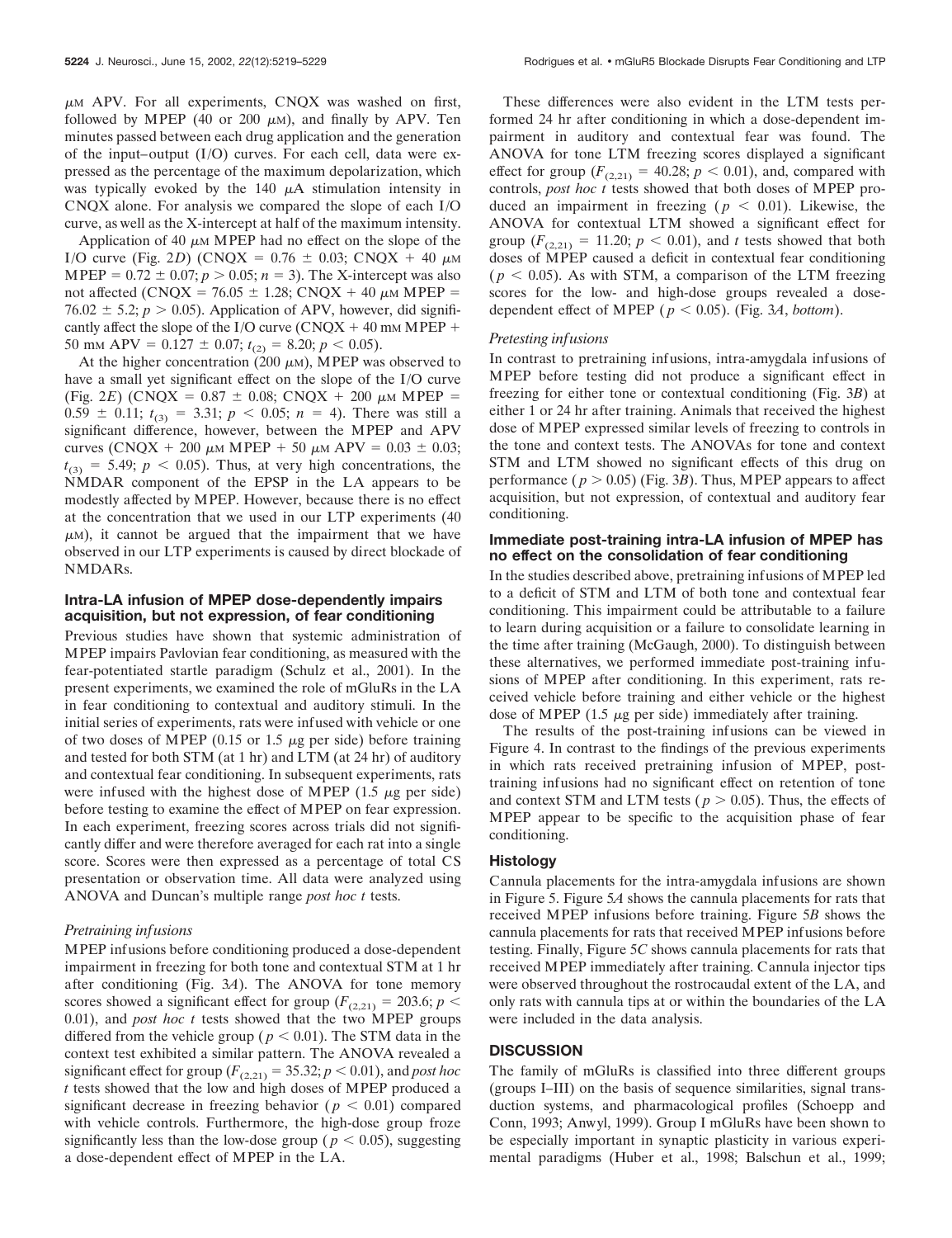

*Figure 3.* Effects of pretraining and pretesting intra-amygdala infusions of MPEP on STM and LTM. *A*, *Top*, Outline of general behavioral procedures for pretraining intra-amygdala infusions of MPEP for STM testing followed by LTM testing. *Bottom*, Mean  $(\pm SE)$  percentage freezing for tone and contextual STM and LTM in rats given bilateral intra-amygdala infusions of vehicle  $(n = 8)$ , 0.15  $\mu$ g MPEP  $(n = 7)$ , or 1.5  $\mu$ g MPEP  $(n = 8)$  before training. *B*, *Top*, Outline of general behavioral procedures for procedures for pretesting intra-amygdala infusions of MPEP for STM testing followed by LTM testing. Bottom, Mean (±SE) percentage freezing for tone and contextual STM and LTM in rats given bilateral intra-amygdala infusions of vehicle  $(n = 8)$  or 1.5  $\mu$ g MPEP  $(n = 8)$  before testing.

Kleppisch et al., 2001). Several studies have determined that group I mGluRs are vital for learning and LTP, using agents that target both mGluR1 and mGluR5 subtypes (Bashir et al., 1993; Wilsch et al., 1998; Balschun et al., 1999; Bortolotto et al., 1999; De Blasi et al., 2001). However, it is now possible to more specifically address the precise role of mGluR5 because of the availability of the new subtype-specific mGluR5 antagonist, MPEP. In the present study, we used neuroanatomical, electrophysiological, and behavioral methods to examine the role of mGluR5 in the amygdala. We focused on the LA, the sensory gateway into the amygdala and a critical site of plasticity in fear conditioning (for review, see LeDoux, 2000).

Our neuroanatomical analyses revealed that mGluR5 is predominantly located in postsynaptic structures in the LA. More than half of the counted BDA-labeled thalamic afferents from the MGm/PIN formed synapses on mGluR5-immunoreactive dendrites and dendritic spines of LA neurons, indicating that this receptor is in a key position to modulate auditory information that arrives to the LA. This proportion of labeling is similar to that found for functional NMDARs in LA spines (Farb and LeDoux, 1997). In addition, a large fraction of mGluR5 was postsynaptic to unlabeled afferents, suggesting that this receptor may also be involved in the processing of cortical, intraamygdalar, or other sensory information. mGluR5 was very rarely seen in terminals, suggesting that its role in the LA is primarily postsynaptic.

The postsynaptic localization of mGluR5 is consistent with the findings of a number of studies that have shown that mGluR5 interacts with other glutamate receptors, especially NMDARs (Naisbitt et al., 1999). For example, the group I agonists produce a potentiation of NMDA currents (Aniksztejn et al., 1991; Fitzjohn et al., 1996; Yu et al., 1997; Pisani et al., 2001) that is inhibited by MPEP (Mannaioni et al., 2001) and absent in mGluR5-deficient mice (Pisani et al., 2001). NMDARs appear to potentiate mGluR5-mediated responses, as well, by reversing desensitization of mGluR5 (Alagarsamy et al., 1999, 2001). Thus, mGluR5 and NMDARs seem to be involved in a reciprocal positive feedback relationship that has important implications for the modulation of synaptic plasticity (De Blasi et al., 2001). MPEP has also been shown to reduce NMDA-evoked whole-cell current and decrease the duration of opening of NMDARs recorded in the outside-out patch configuration in cultured rat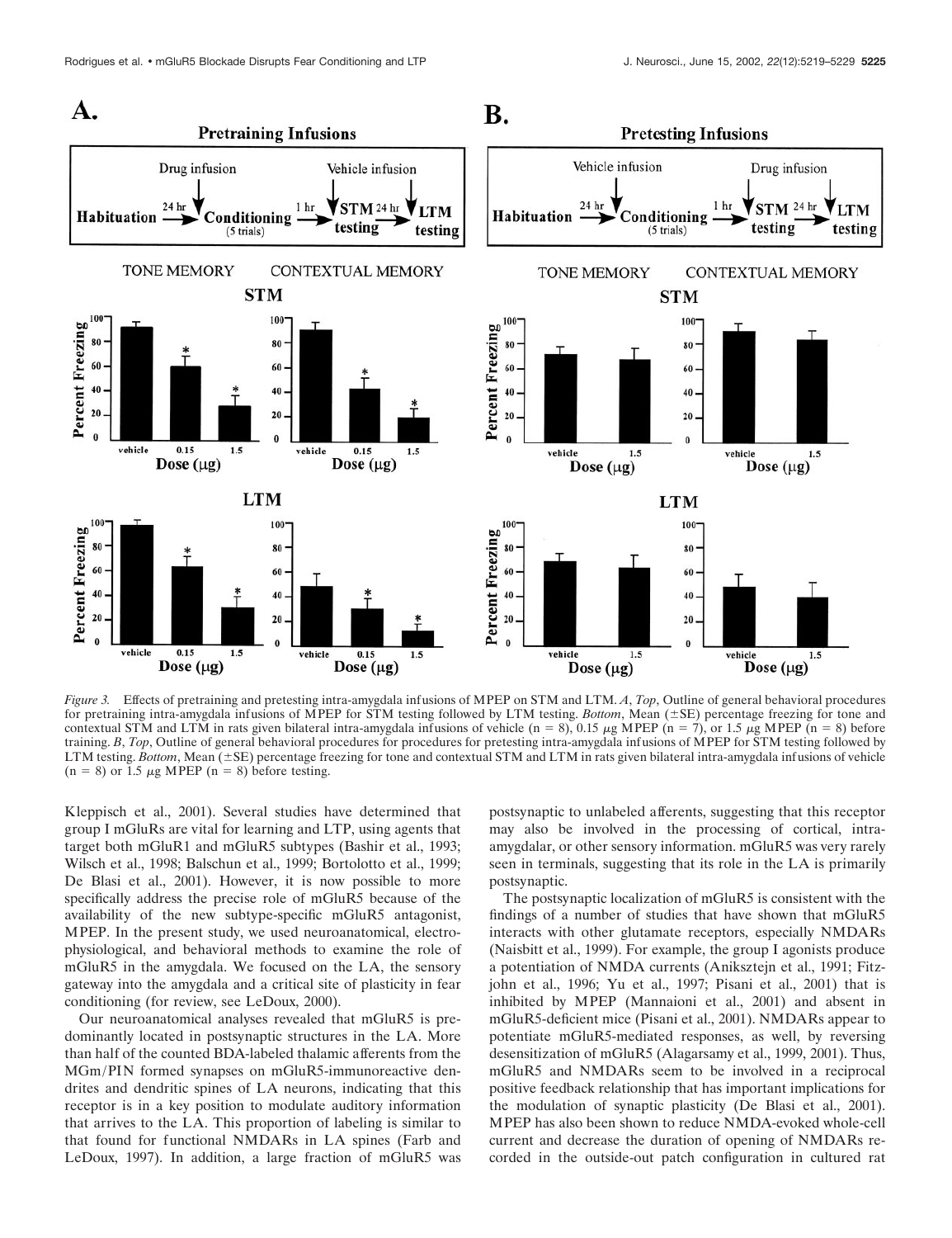## **Posttraining Infusions**



*Figure 4.* Effects of immediate post-training intra-amygdala infusions of MPEP on the consolidation of STM and LTM. *Top*, Outline of general behavioral procedures for post-training intra-amygdala infusions of MPEP for  $\overline{STM}$  testing followed by LTM testing. *Bottom*, Mean ( $\pm$ SE) percentage freezing for tone and contextual STM and LTM in rats given bilateral intra-amygdala infusions of vehicle (n = 7) or 1.5  $\mu$ g MPEP (n = 8) immediately after training.

cortical neurons (O'Leary et al., 2000). However, recordings from *Xenopus* oocytes expressing human NMDARs suggest that MPEP has no significant effect on NMDARs alone (Gasparini et al., 1999). Furthermore, MPEP reduces neural responses in the thalamus to a selective mGluR5 agonist, compared with those evoked by NMDA, indicating that MPEP is a selective mGluR5 antagonist *in vivo* (Salt and Binns, 2000). Together with our observation that MPEP had no significant effect on the NMDAR component of the EPSP in LA neurons at concentrations that effectively impair LTP, these findings collectively suggest that the effect of MPEP on NMDAR-mediated plasticity is not caused by direct antagonism of NMDARs. Rather, the findings are consistent with the idea that mGluR5 modulates the normal function of the NMDAR and plays a role in setting the tone of NMDARmediated activity (Alagarsamy et al., 1999).

Recent studies have shed light on how mGluR5 may communicate with NMDARs via physical interactions with various scaffolding proteins. For example, it has been shown that Homer proteins, which are rapidly and transiently induced by stimuli that induce LTP (Brakeman et al., 1997; Kato et al., 1997), are involved in the targeting of mGluR5 to synaptic sites (Ango et al., 2000). Homer proteins have been shown to bind with Shank

proteins, which function as part of the NMDAR-associated PSD-95 complex (Naisbitt et al., 1999). The Homer–Shank interaction has been proposed to function by localizing mGluRs in proximity to NMDARs (Tu et al., 1999) and may be the cause of the perisynaptic localization of mGluR5 in the LA (in this study) and the hippocampus (Lujan et al., 1996). This may also contribute to examples of glutamate receptor cross talk for which the physical proximity of molecules may be important (Aniksztejn et al., 1991; Ben-Ari et al., 1992; Otani and Connor, 1998).

The involvement of mGluRs in hippocampal LTP is controversial and seems to depend on the strength of the induction protocol used, the history of synaptic plasticity of the cell, as well as the overall level of internal  $Ca^{2+}$  (Little et al., 1995; Wilsch et al., 1998; Bortolotto et al., 1999). Although no studies have specifically addressed the role of mGluRs in LTP induction in the LA, it is known that mGluRs can contribute to transmission in the basal nucleus of the amygdala (Rainnie et al., 1994). Our electrophysiological results show that MPEP blocks the induction of LTP in the LA with a tetanus protocol. This type of stimulation relies mainly on NMDARs for LTP induction (Huang and Kandel, 1998; Blair et al., 2001; Bauer et al., 2002) and was thus chosen to address the influence of mGluR5 on NMDARdependent LTP in the LA. The block of LTP by MPEP was most robust 30 min after tetanus, suggesting that mGluR5 may be involved in the initiation of downstream second messenger pathways and a modulation of NMDAR activity, as opposed to the alteration of simple ionic gating. Because baseline transmission was not affected by MPEP, it is likely that the LTP blockade is caused by the inhibition of the increase of intracellular  $Ca^{2+}$  and the activation of intracellular events that allow for synaptic strengthening.

Previous studies have shown that systemic administration of mGluR5 antagonists impairs fear conditioning as measured with the fear-potentiated startle paradigm (Schulz et al., 2001). In the present study, we gave rats intra-LA infusions of MPEP to assess the involvement of mGluRs in the LA in auditory and contextual fear conditioning. The findings indicated that mGluR5 is critical for the acquisition of fear memories, as illustrated by a significant decrease in freezing behavior in rats given pretraining infusions. The fact that this impairment was evident at both 1 and 24 hr after training implies that MPEP blocked a fast cascade of events necessary for fear learning and STM. Furthermore, the failure of MPEP to influence the expression of fear memories implicates mGluR5 function in the learning, but not the retrieval, of fear memories and also rules out potential nonspecific effects of MPEP on sensory processing at the time of training. These findings are in agreement with the electrophysiological data, which show that MPEP impairs LTP but not baseline transmission, and with recent data that show that systemic administration of MPEP has no effect on the expression of fear-potentiated startle (Schulz et al., 2001). Furthermore, post-training infusions of MPEP failed to affect either STM or LTM, which implies that mGluR5 is key for the acquisition, but not the consolidation, of fear conditioning. These findings complement those of previous studies that have demonstrated a role for NMDARs in fear acquisition and STM formation in the conditioning (Miserendino et al., 1990; Campeau et al., 1992; Fanselow and Kim, 1994; Lee and Kim, 1998; Walker and Davis, 2000; Rodrigues et al., 2001), raising the possibility that mGluR5 might contribute to fear memory formation in the LA via its close interaction with NMDARs.

The evidence of impaired acquisition and STM of fear condi-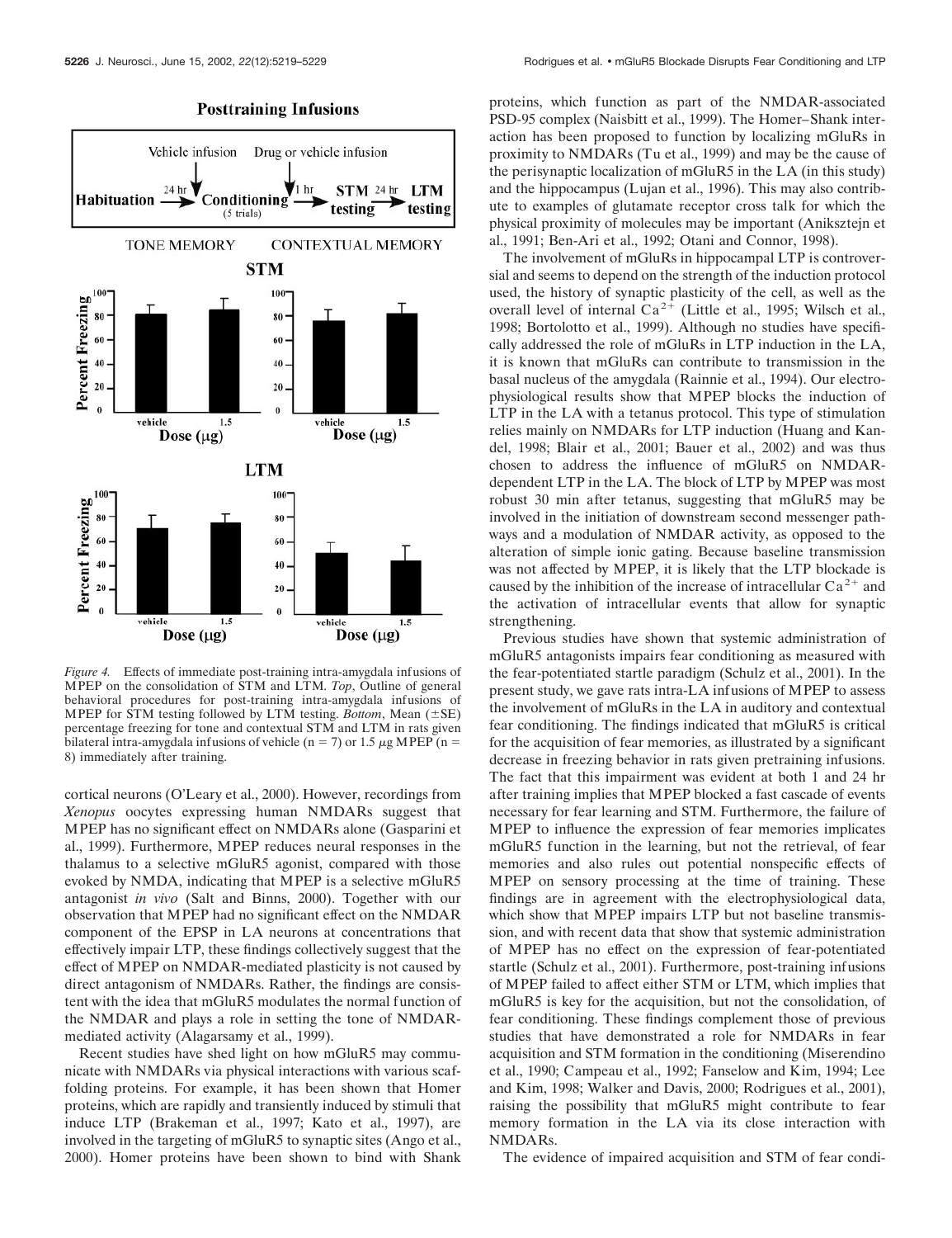

*Figure 5.* Cannula placements. *A*, Cannula tip placements from rats infused with vehicle (*black squares*), 0.15  $\mu$ g MPEP (*gray circles*), or 1.5  $\mu$ g MPEP (*white circles*) before training. *B*, Cannula tip placements from rats in infused with vehicle (*black squares*) or 1.5  $\mu$ g MPEP (*white circles*) before testing. *C*, Cannula tip placements from rats infused with vehicle (*black squares*) or 1.5 g MPEP (*white circles*) immediately after training.

tioning in our experiments is consistent with that of other studies that show mGluR5 to be linked to fast  $Ca^{2+}$ - and second messenger-mediated activity at postsynaptic locations. Both mGluR1 and mGluR5, for example, are positively coupled to phospholipase C, activation of which leads to the production of inositol 1,4,5-trisphosphate and diacylglycerol. These products are required for the release of  $Ca^{2+}$  from intracellular stores and the stimulation of protein kinase C (PKC) (Nakanishi, 1994). PKC, in turn, is involved in various functions, including the induction of LTP and learning (Kennedy and Marder, 1992). Importantly, PKC is involved in the modulation of both mGluR5 and NMDAR activity (Anwyl, 1999; Alagarsamy et al., 2001; De Blasi et al., 2001). In addition, mGluR5 in astrocytes has been shown to induce  $Ca^{2+}$  oscillations via PKC phosphorylation (Nakahara et al., 1997; Nakanishi et al., 1998), which represents a glutamate-mediated bidirectional communication between neurons and astrocytes that is important for plasticity (Pasti et al., 1997). In behavioral studies, transgenic mice lacking the  $\beta$  isoform of PKC have been shown to have a deficit in both auditory (white noise) and contextual fear conditioning (Weeber et al., 2000). In addition, PKC inhibition has been shown to block the acquisition, but not consolidation and retrieval, of conditioned taste aversion (Sacchetti and Bielavska, 1998). The role of amygdala PKCs in the acquisition and STM formation of fear conditioning has not been established and is an important question for future studies.

In conclusion, mGluR5 appears to play a sophisticated role in a wide variety of neural functions, including learning, memory, and plasticity. This can be attributed to its close association with NMDARs and  $Ca^{2+}$ -mediated activities and its localization to postsynaptic sites. Our neuroanatomical, behavioral, and electrophysiological findings show that mGluR5 plays a key role in LTP and fear memory formation in the LA, possibly via its linkage to NMDAR-mediated plastic changes at postsynaptic sites.

## **REFERENCES**

- Alagarsamy S, Marino MJ, Rouse ST, Gereau RW, Heinemann SF, Conn PJ (1999) Activation of NMDA receptors reverses desensitization of mGluR5 in native and recombinant systems. Nat Neurosci 2:234–240.
- Alagarsamy S, Sorensen SD, Conn PJ (2001) Coordinate regulation of metabotropic glutamate receptors. Curr Opin Neurobiol 11:357–362.
- Ango F, Pin JP, Tu JC, Xiao B, Worley PF, Bockaert J, Fagni L (2000) Dendritic and axonal targeting of type 5 metabotropic glutamate receptor is regulated by homer1 proteins and neuronal excitation. J Neurosci 20:8710–8716.
- Aniksztejn L, Bregestovski P, Ben-Ari Y (1991) Selective activation of quisqualate metabotropic receptor potentiates NMDA but not AMPA responses. Eur J Pharmacol 205:327–328.
- Anwyl R (1999) Metabotropic glutamate receptors: electrophysiological properties and role in plasticity. Brain Res Brain Res Rev 29:83–120.
- Balazs R, Miller S, Romano C, de Vries A, Chun Y, Cotman CW (1997) Metabotropic glutamate receptor mGluR5 in astrocytes: pharmacological properties and agonist regulation. J Neurochem 69:151–163.
- Balschun D, Manahan-Vaughan D, Wagner T, Behnisch T, Reymann KG, Wetzel W (1999) A specific role for group I mGluRs in hippocampal LTP and hippocampus-dependent spatial learning. Learn Mem 6:138–152.
- Bashir ZI, Bortolotto ZA, Davies CH, Berretta N, Irving AJ, Seal AJ, Henley JM, Jane DE, Watkins JC, Collingridge GL (1993) Induction of LTP in the hippocampus needs synaptic activation of glutamate metabotropic receptors. Nature 363:347–350.
- Bauer EP, Schafe GE, LeDoux JE (2002) *N*-methyl-D-aspartate receptors and L-type voltage-gated calcium channels contribute to long-term potentiation and different components of fear memory formation in the lateral amygdala. J Neurosci, in press.
- Ben-Ari Y, Aniksztejn L, Bregestovski P (1992) Protein kinase C modulation of NMDA currents: an important link for LTP induction. Trends Neurosci 15:333–339.
- Blair HT, Schafe GE, Bauer EP, Rodrigues SM, LeDoux JE (2001) Synaptic plasticity in the lateral amygdala: a cellular hypothesis of fear conditioning. Learn Mem 8:229–242.
- Bortolotto ZA, Fitzjohn SM, Collingridge GL (1999) Roles of metabotropic glutamate receptors in LTP and LTD in the hippocampus. Curr Opin Neurobiol 9:299–304.
- Brakeman PR, Lanahan AA, O'Brien R, Roche K, Barnes CA, Huganir RL, Worley PF (1997) Homer: a protein that selectively binds metabotropic glutamate receptors. Nature 386:284–288.
- Campeau S, Miserendino MJ, Davis M (1992) Intra-amygdala infusion of the *N*-methyl-D-aspartate receptor antagonist AP5 blocks acquisition but not expression of fear-potentiated startle to an auditory conditioned stimulus. Behav Neurosci 106:569–574.
- De Blasi A, Conn PJ, Pin J, Nicoletti F (2001) Molecular determinants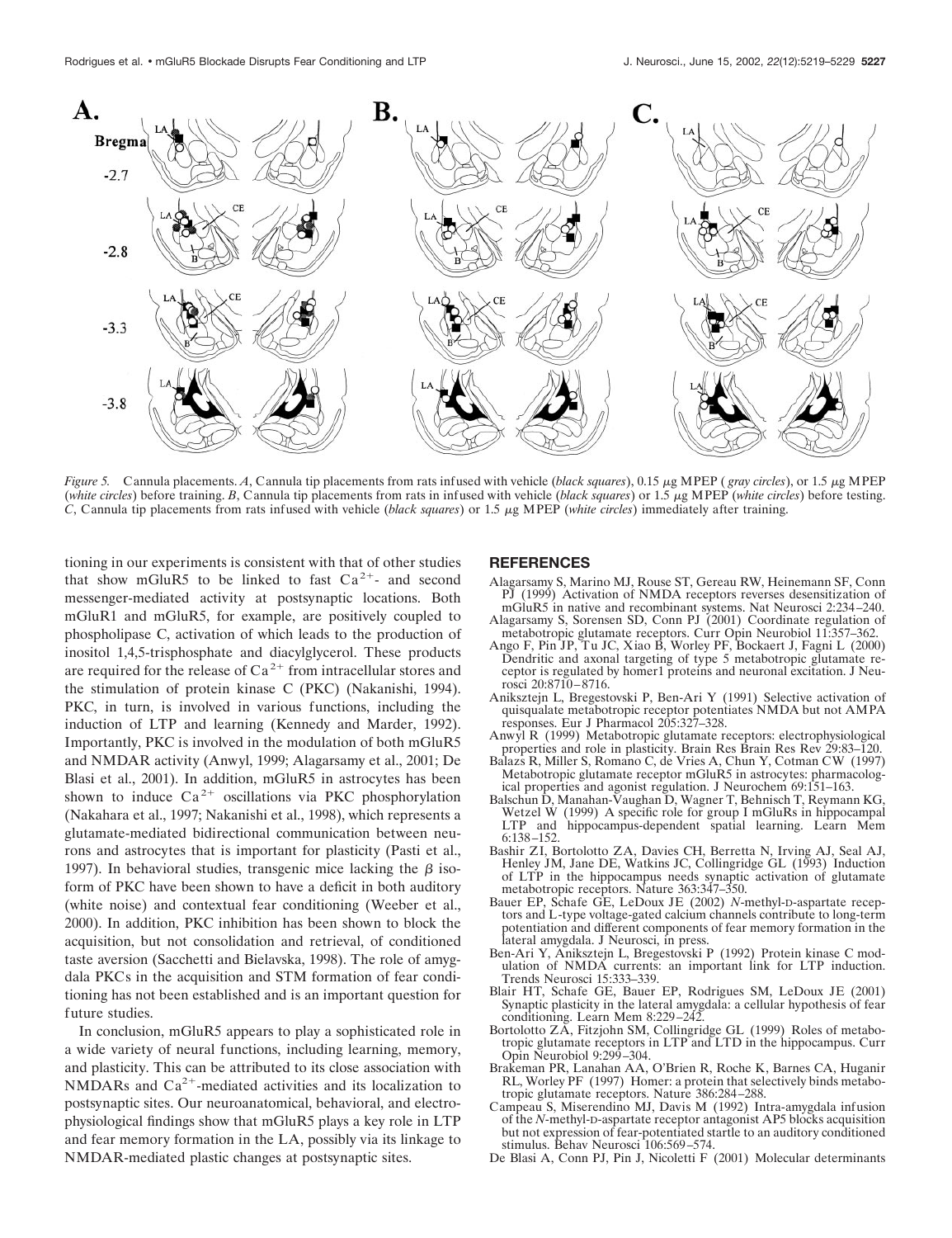of metabotropic glutamate receptor signaling. Trends Pharmacol Sci 22:114–120.

- Doherty AJ, Palmer MJ, Henley JM, Collingridge GL, Jane DE (1997) (*RS*)-2-chloro-5-hydroxyphenylglycine (CHPG) activates mGlu5, but no mGlu1, receptors expressed in CHO cells and potentiates NMDA responses in the hippocampus. Neuropharmacology 36:265–267.
- Ehlers MD (1999) Synapse structure: glutamate receptors connected by the shanks. Curr Biol 9:R848-850.
- Fanselow MS, Kim JJ (1994) Acquisition of contextual Pavlovian fear conditioning is blocked by application of an NMDA receptor antagonist D,L-2-amino-5-phosphonovaleric acid to the basolateral amygdala. Behav Neurosci 108:210-212.
- Farb CR, LeDoux JE (1997) NMDA and AMPA receptors in the lateral nucleus of the amygdala are postsynaptic to auditory thalamic afferents. Synapse 27:106–121.
- Farb CR, Aoki C, Ledoux JE (1995) Differential localization of NMDA and AMPA receptor subunits in the lateral and basal nuclei of the amygdala: a light and electron microscopic study. J Comp Neurol 362:86–108.
- Fendt M (2001) Injections of the NMDA receptor antagonist aminophosphonopentanoic acid into the lateral nucleus of the amygdala block the expression of fear-potentiated startle and freezing. J Neurosci 21:4111–4115.
- Fitzjohn SM, Irving AJ, Palmer MJ, Harvey J, Lodge D, Collingridge GL (1996) Activation of group I mGluRs potentiates NMDA responses in rat hippocampal slices. Neurosci Lett 203:211–213.
- Gasparini F, Lingenhohl K, Stoehr N, Flor PJ, Heinrich M, Vranesic I, Biollaz M, Allgeier H, Heckendorn R, Urwyler S, Varney MA, Johnson EC, Hess SD, Rao SP, Sacaan AI, Santori EM, Velicelebi G, Kuhn R (1999) 2-Methyl-6-(phenylethynyl)-pyridine (MPEP), a potent, selective and systemically active mGlu5 receptor antagonist. Neuropharmacology 38:1493–1503.
- Gewirtz JC, Davis M (1997) Second-order fear conditioning prevented by blocking NMDA receptors in amygdala. Nature 388:471–474.
- Huang YY, Kandel ER (1998) Postsynaptic induction and PKAdependent expression of LTP in the lateral amygdala. Neuron 21:169–178.
- Huber KM, Sawtell NB, Bear MF (1998) Effects of the metabotropic glutamate receptor antagonist MCPG on phosphoinositide turnover and synaptic plasticity in visual cortex. J Neurosci 18:1–9.
- Hubert GW, Paquet M, Smith Y (2001) Differential subcellular localization of mGluR1a and mGluR5 in the rat and monkey substantia nigra. J Neurosci 21:1838–1847.
- Jia Z Lu Y, Henderson J, Taverna F, Romano C, Abramow-Newerly W, Wojtowicz JM, Roder J (1998) Selective abolition of the NMDA component of long-term potentiation in mice lacking mGluR5. Learn Mem 5:331–343.
- Kato A, Ozawa F, Saitoh Y, Hirai K, Inokuchi K (1997) vesl, a gene encoding VASP/Ena family related protein, is upregulated during long-term potentiation and synaptogenesis. FEBS Lett 412:183–189.
- Kennedy MB, Marder E (1992) Cellular and molecular mechanisms of neuronal plasticity. In: An introduction to molecular neurobiology (Hall ZW, ed), pp 463–495. Sunderland, MA: Sinauer.
- Kleppisch T, Voigt V, Allmann R, Offermanns S  $(2001)$  G $\alpha$ q-deficient mice lack metabotropic glutamate receptor-dependent long-term depression but show normal long-term potentiation in the hippocampal CA1 region. J Neurosci 21:4943–4948.
- LeDoux JE (2000) Emotion circuits in the brain. Annu Rev Neurosci 23:155–184.
- LeDoux JE, Farb CF, Ruggiero DA (1990) Topographic organization of neurons in the acoustic thalamus that project to the amygdala. J Neurosci 10:1043–1054.
- Lee H, Kim JJ (1998) Amygdalar NMDA receptors are critical for new fear learning in previously fear-conditioned rats. J Neurosci 18:8444–8454.
- Little Z, Grover LM, Teyler TJ (1995) Metabotropic glutamate receptor antagonist, (*R*,*S*)-alpha-methyl-4-carboxyphenylglycine, blocks two distinct forms of long-term potentiation in area CA1 of rat hippocampus. Neurosci Lett 201:73–76.
- Lu YM, Jia Z, Janus C, Henderson JT, Gerlai R, Wojtowicz JM, Roder JC (1997) Mice lacking metabotropic glutamate receptor 5 show impaired learning and reduced CA1 long-term potentiation (LTP) but normal CA3 LTP. J Neurosci 17:5196–5205.
- Lujan R, Nusser Z, Roberts JD, Shigemoto R, Somogyi P (1996) Perisynaptic location of metabotropic glutamate receptors mGluR1 and mGluR5 on dendrites and dendritic spines in the rat hippocampus. Eur J Neurosci 8:1488–1500.
- Mahanty NK, Sah P (1998) Calcium-permeable AMPA receptors mediate long-term potentiation in interneurons in the amygdala. Nature 394:683–687.
- Mannaioni G, Marino MJ, Valenti O, Traynelis SF, Conn PJ (2001) Metabotropic glutamate receptors 1 and 5 differentially regulate CA1 pyramidal cell function. J Neurosci 21:5925–5934.
- Maren S (2001) Neurobiology of Pavlovian fear conditioning. Annu Rev Neurosci 24:897–931.
- Maren S, Holt W (2000) The hippocampus and contextual memory retrieval in Pavlovian conditioning. Behav Brain Res 110:97–108.
- McDonald AJ (1992) Cell types and intrinsic connections of the amygdala. In: The amygdala: neurobiological aspects of emotion, memory, and mental dysfunction (Aggleton JP, ed), pp 67-96. New York: Wiley.
- McGaugh JL (2000) Memory—a century of consolidation. Science 287:248–251.
- Miserendino MJ, Sananes CB, Melia KR, Davis M (1990) Blocking of acquisition but not expression of conditioned fear-potentiated startle by NMDA antagonists in the amygdala. Nature 345:716–718.
- Morris RG, Davis S, Butcher SP (1990) Hippocampal synaptic plasticity and NMDA receptors: a role in information storage? Philos Trans R Soc Lond B Biol Sci 329:187–204.
- Naisbitt S, Kim E, Tu JC, Xiao B, Sala C, Valtschanoff J, Weinberg RJ, Worley PF, Sheng M (1999) Shank, a novel family of postsynaptic density proteins that binds to the NMDA receptor/PSD-95/GKAP complex and cortactin. Neuron 23:569–582.
- Nakahara K, Okada M, Nakanishi S (1997) The metabotropic glutamate receptor mGluR5 induces calcium oscillations in cultured astrocytes via protein kinase C phosphorylation. J Neurochem 69:1467–1475.
- Nakanishi S (1992) Molecular diversity of glutamate receptors and implications for brain function. Science 258:597–603.
- Nakanishi S (1994) Metabotropic glutamate receptors: synaptic transmission, modulation, and plasticity. Neuron 13:1031–1037.
- Nakanishi S, Nakajima Y, Masu M, Ueda Y, Nakahara K, Watanabe D, Yamaguchi S, Kawabata S, Okada M (1998) Glutamate receptors: brain function and signal transduction. Brain Res Brain Res Rev 26:230–235.
- Negyessy L, Vidnyanszky Z, Kuhn R, Knopfel T, Gorcs TJ, Hamori J (1997) Light and electron microscopic demonstration of mGluR5 metabotropic glutamate receptor immunoreactive neuronal elements in the rat cerebellar cortex. J Comp Neurol 385:641–650.
- O'Leary DM, Movsesyan V, Vicini S, Faden AI (2000) Selective mGluR5 antagonists MPEP and SIB-1893 decrease NMDA or glutamate-mediated neuronal toxicity through actions that reflect
- NMDA receptor antagonism. Br J Pharmacol 131:1429–1437.<br>Otani S, Connor JA (1998) Requirement of rapid Ca<sup>2+</sup> entry and synaptic activation of metabotropic glutamate receptors for the induction of long-term depression in adult rat hippocampus. J Physiol (Lond) 511:761–770.
- Paré D, Collins DR (2000) Neuronal correlates of fear in the lateral amygdala: multiple extracellular recordings in conscious cats. J Neurosci 20:2701–2710.
- Paré D, Pape HC, Dong J (1995) Bursting and oscillating neurons of the cat basolateral amygdaloid complex in vivo: electrophysiological properties and morphological features. J Neurophysiol 74:1179–1191.
- Pasti L, Volterra A, Pozzan T, Carmignoto G (1997) Intracellular calcium oscillations in astrocytes: a highly plastic, bidirectional form of communication between neurons and astrocytes *in situ*. J Neurosci 17:7817–7830.
- Peters A, Josephson K, Vincent SL (1991) Effects of aging on the neuroglial cells and pericytes within area 17 of the rhesus monkey cerebral cortex. Anat Rec 229:384–398.
- Phillips RG, LeDoux JE (1994) Lesions of the dorsal hippocampal formation interfere with background but not foreground contextual fear conditioning. Learn Mem 1:34–44.
- Pin JP, Duvoisin R (1995) The metabotropic glutamate receptors: structure and functions. Neuropharmacology 34:1–26.
- Pisani A, Gubellini P, Bonsi P, Conquet F, Picconi B, Centonze D, Bernardi G, Calabresi P (2001) Metabotropic glutamate receptor 5 mediates the potentiation of *N*-methyl-D-aspartate responses in medium spiny striatal neurons. Neuroscience 106:579–587.
- Quirk GJ, Repa C, LeDoux JE (1995) Fear conditioning enhances shortlatency auditory responses of lateral amygdala neurons: parallel recordings in the freely behaving rat. Neuron 15:1029–1039.
- Rainnie DG, Asprodini EK, Shinnick-Gallagher P (1991) Excitatory transmission in the basolateral amygdala. J Neurophysiol 66:986–998.
- Rainnie DG, Holmes KH, Shinnick-Gallagher P (1994) Activation of postsynaptic metabotropic glutamate receptors by trans*-*ACPD hyperpolarizes neurons of the basolateral amygdala. J Neurosci 14:7208–7220.
- Repa JC, Muller J, Apergis J, Desrochers TM, Zhou Y, LeDoux JE (2001) Two different lateral amygdala cell populations contribute to the initiation and storage of memory. Nat Neurosci 4:724–731.
- Riedel G, Casabona G, Platt B, Macphail EM, Nicoletti F (2000) Fear conditioning-induced time- and subregion-specific increase in expression of mGlu5 receptor protein in rat hippocampus. Neuropharmacology 39:1943–1951.
- Rodrigues SM, Schafe GE, LeDoux JE (2001) Intra-amygdala blockade of the NR2B subunit of the NMDA receptor disrupts the acquisition but not the expression of fear conditioning. J Neurosci 21:6889–6896.
- Rogan MT, LeDoux JE (1995) LTP is accompanied by commensurate